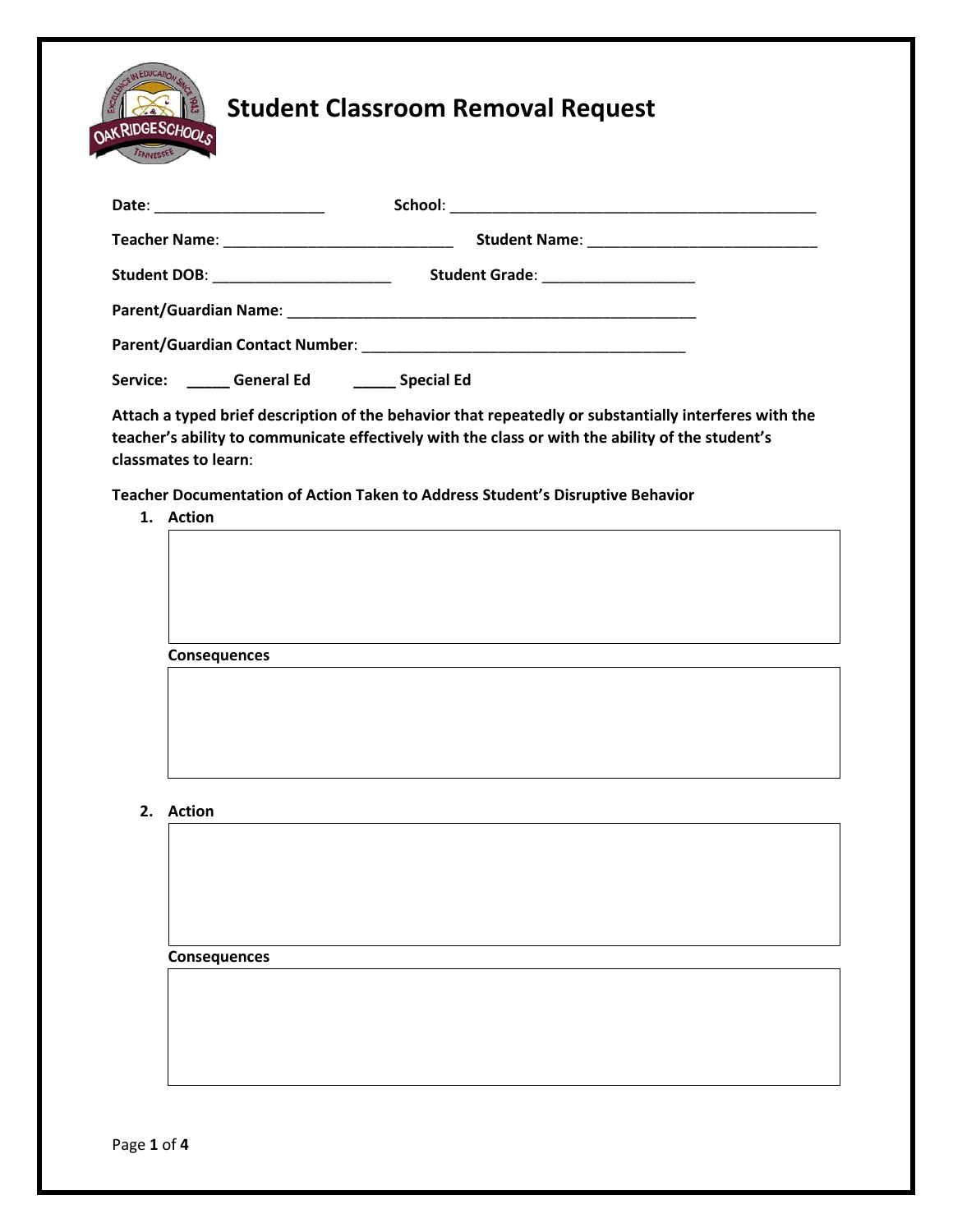

**3. Action**

**Consequences**

**Oral Conference (phone) or in-person discussion with parent or guardian to address behavior Date, Participates and Discussion**

**School Counseling or Other Support Services given opportunity to address disruptive behavior**

- **1. List Support Services Provided and Explanation of Support**
- **2. List Support Services Provided and Explanation of Support**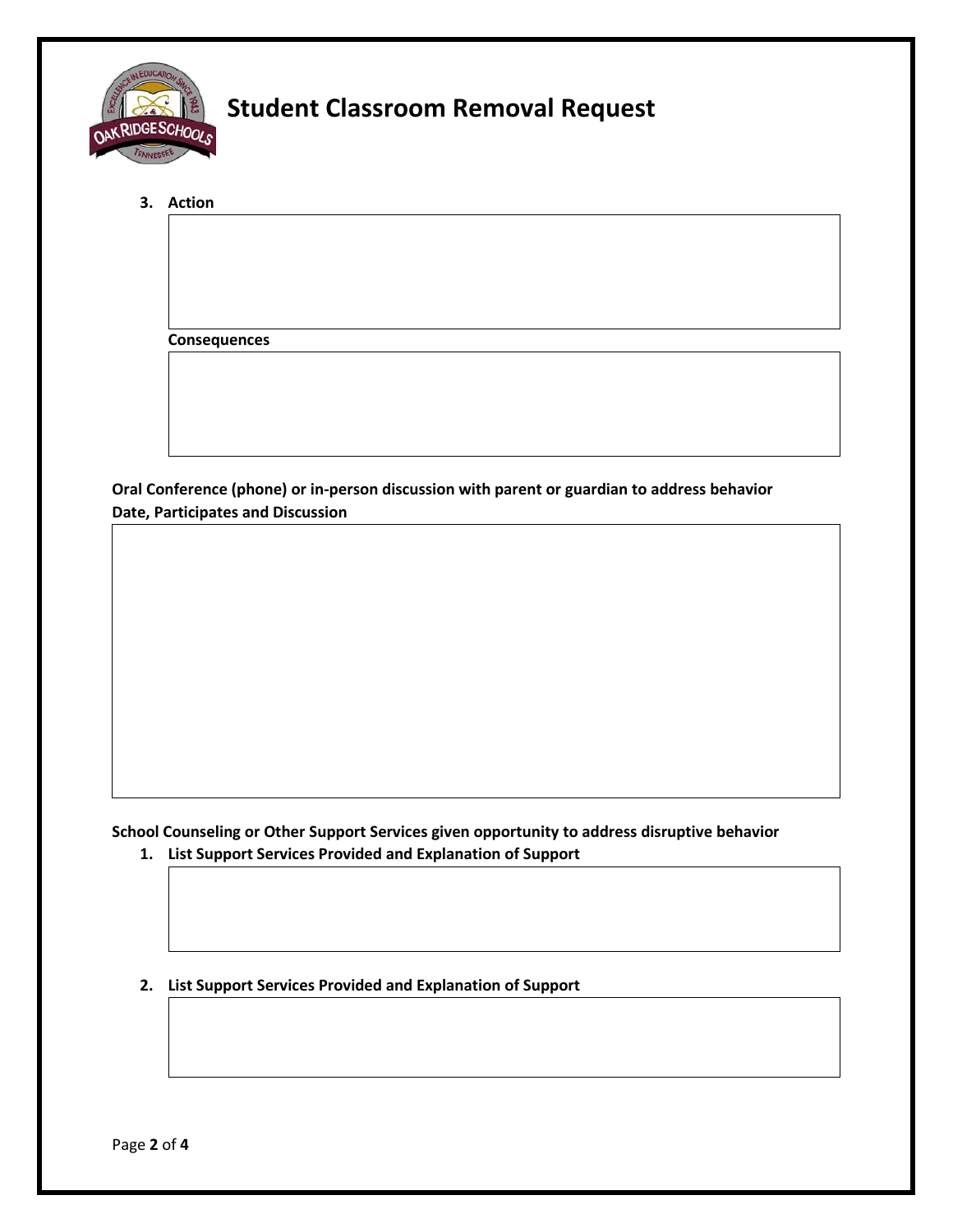

**3. List Support Services Provided and Explanation of Support**

**Held a conference, developed and implemented a plan to improve the student's behavior Date Conference Held and Participants**

- **Attach a copy of the behavior improvement plan**
- **Attach a copy of the student's discipline history**

**\*\*\*Below To Be Completed by Administrator Only\*\*\***

**Administrator Name**: \_\_\_\_\_\_\_\_\_\_\_\_\_\_\_\_\_\_\_\_\_\_\_\_\_\_\_\_\_\_\_\_\_\_\_\_\_\_\_\_\_\_

**Student Given Notice By**: \_\_\_\_\_ Oral Communication \_\_\_\_\_ Written Communication

**Student in Agreement for Teachers Grounds for Referral**

\_\_\_\_\_\_ Agree \_\_\_\_\_\_\_\_ Deny \_\_\_\_\_\_\_ Student Statement (written)

**Date:** \_\_\_\_\_\_\_\_\_\_\_\_\_ **Time:** \_\_\_\_\_\_\_\_\_\_\_\_\_\_\_

**Administrator Response to Student Statement**: